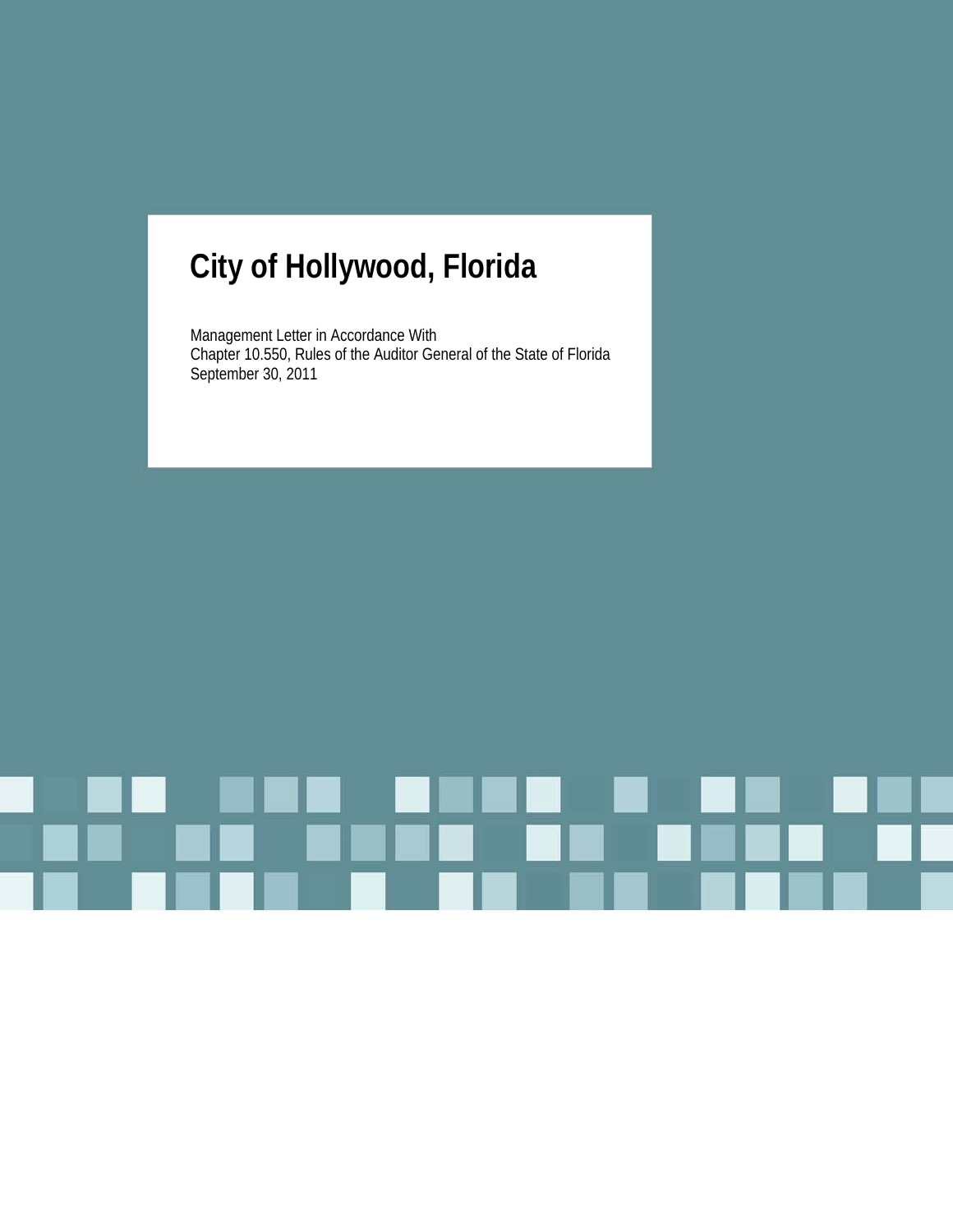## **Table of Contents**

| Management Letter Required By Chapter 10.550 of the Rules of the<br>Auditor General of the State of Florida               | $1 - 2$ |
|---------------------------------------------------------------------------------------------------------------------------|---------|
| Appendix A Recommendations to Improve Financial Management,<br>Accounting Procedures and Internal Controls                | $3 - 5$ |
| Appendix B - Prior Year's Recommendations to Improve<br>Financial Management, Accounting Procedures and Internal Controls | 6       |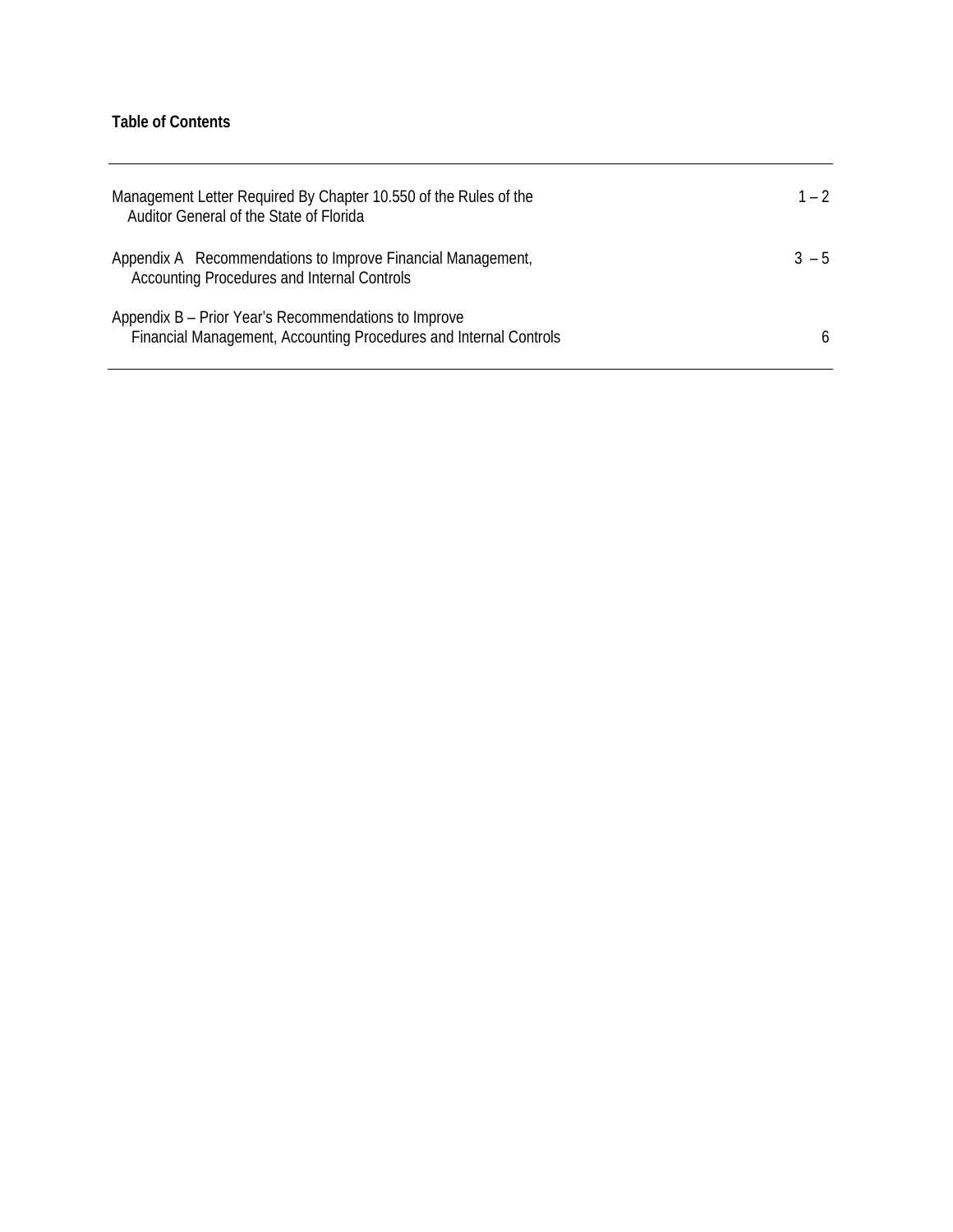

**Management Letter Required By Chapter 10.550 of the Rules of the Auditor General of the State of Florida** 

To the Honorable Mayor, Members of the City Commission and City Manager City of Hollywood, Florida

We have audited the financial statements of the governmental activities, the business-type activities, each major fund, and the aggregate remaining fund information of the City of Hollywood, Florida (the "City") as of and for the fiscal year ended September 30, 2011, which collectively comprise the City's basic financial statements, and have issued our report thereon dated April 27, 2012. Our report was modified to include a reference to other auditors and to include a reference to the adoption of the recognition and disclosure requirements of Governmental Accounting Standards Board Statement No.54, Accounting for Fund Balance Reporting and Governmental Fund Type Definition, during fiscal year 2011.

We conducted our audit in accordance with auditing standards generally accepted in the United States of America; the standards applicable to financial audits contained in *Government Auditing Standards, issued by the Comptroller General of the United States;* and OMB Circular A-133, *Audits of States, Local Governments and Non-Profit Organizations.* The financial statements of the Hollywood Fire Fighters' Pension System and the City of Hollywood Police Officers' Retirement System were not audited in accordance with Government Auditing Standards. We have issued our Independent Auditor's Report on Internal Control over Financial Reporting and on Compliance and Other Matters, based on an audit of financial statements performed in Accordance with Government Auditing Standards, dated March 31, 2011, and Independent Auditor's Report on Compliance with Requirements Applicable to each Major Federal Program and State Project and on Internal Control over Compliance, and Schedule of Findings and Questioned Costs. Disclosures in those reports and schedule, which are dated April 27, 2011 and June 21, 2012, should be considered in conjunction with this management letter.

Additionally, our audit was conducted in accordance with the provisions of Chapter 10.550, Rules of the Auditor General, which governs the conduct of local government entity audits performed in the State of Florida. This letter includes the following information, which is not included in the aforementioned auditor's reports or schedule:

Section 10.554(1)(i) 1., Rules of the Auditor General, requires that we determine whether or not corrective actions have been taken to address findings and recommendations made in the preceding annual financial audit report. Corrective actions have been taken to address findings and recommendations made in the preceding annual financial audit report, except for those reported below under the heading "Prior Year's Recommendations to Improve Financial Management Accounting Procedures and Internal Controls" listed in Appendix B to this report.

Section 10.554(1)(i)2., Rules of the Auditor General, requires our audit to include a review of the provisions of Section 218.415, Florida Statutes, regarding the investment of public funds. In connection with our audit, we determined that the City complied with Section 218.415, Florida Statutes, relating to local government investment policies.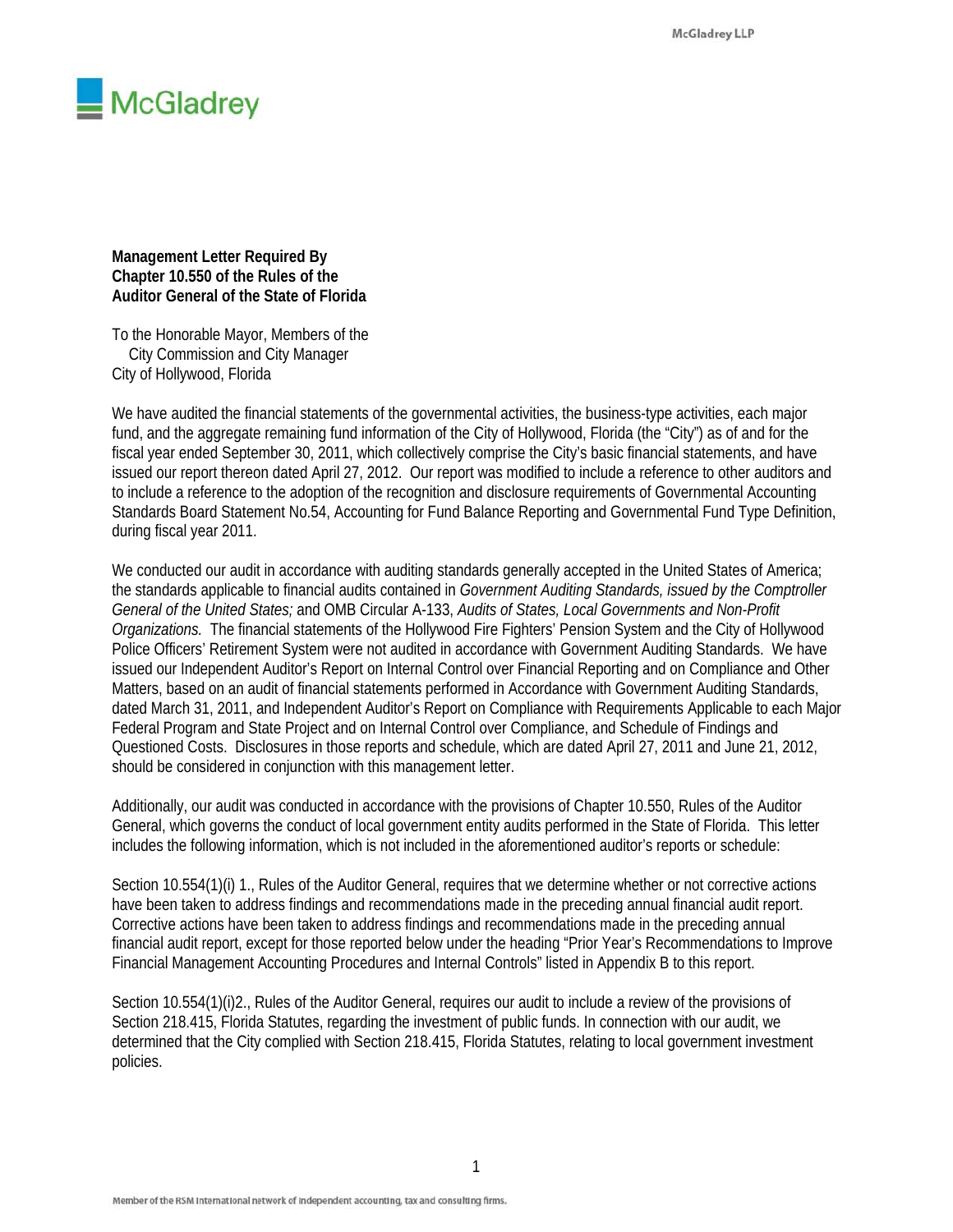Section 10.554(1)(i)3., Rules of the Auditor General, requires that we address in the management letter any recommendations to improve the City's financial management. The recommendations to improve the City's financial management have been addressed in Appendix A to this report.

Section 10.554(1)(i)4., Rules of the Auditor General, requires that we address violations of provisions of contracts or grant agreements, or abuse that have occurred, or are likely to have occurred, that have an effect on the financial statements that is less than material but more than inconsequential. In connection with our audit, we did not have any such findings.

Section 10.554(1)(i)5., Rules of the Auditor General, provides that the auditor may, based on professional judgment, report the following matters that have an inconsequential effect on financial statements, considering both quantitative and qualitative factors: (1) violations of provisions of contracts or grant agreements, fraud, illegal acts or abuse, and (2) deficiencies in internal control that are not significant deficiencies. In connection with our audit, see Appendices A and B of this report.

Section 10.554(1)(i)6., Rules of the Auditor General, requires that the name or official title and legal authority for the primary government and each component unit of the reporting entity be disclosed in this management letter, unless disclosed in the notes to the financial statements. This information is disclosed in Note 1 of the City's financial statements.

Section 10.554(1)(i)7.a., Rules of the Auditor General, requires a statement be included as to whether or not the local governmental entity has met one or more of the conditions described in Section 218.503(1), Florida Statutes, and identification of the specific condition(s) met. In connection with our audit, we determined that the City did not meet any of the conditions described in Section 218.503(1), Florida Statutes.

Section 10.554(1)(i)7.b., Rules of the Auditor General, requires that we determine whether the annual financial report for the City for the fiscal year ended September 30, 2011, filed with the Florida Department of Financial Services pursuant to Section 218.32(1)(a), Florida Statutes, is in agreement with the annual financial audit report for the fiscal year ended September 30, 201. In connection with our audit, we determined that the annual financial report is in agreement with the annual financial audit report.

Pursuant to Sections 10.554(1)(i)7.c. and 10.556(7), Rules of the Auditor General, we applied financial condition assessment procedures. It is management's responsibility to monitor the City's financial condition, and our financial condition assessment was based in part on representations made by management and the review of financial information provided by same. Our assessment procedures of the City in the current year led us to believe that City's overall financial condition is deteriorating. See Appendix A.

Pursuant to Chapter 119, Florida Statutes, this management letter is public record and its distribution is not limited. Auditing standards generally accepted in the United States of America require us to indicate that this letter is intended solely for the information and use of the Honorable Mayor, City Commission, management of the City, the Florida Auditor General, Federal and State awarding agencies and pass-through entities and is not intended to be and should not be used by anyone other than those specified parties.

McHadrey LLP

Fort Lauderdale, Florida June 21, 2012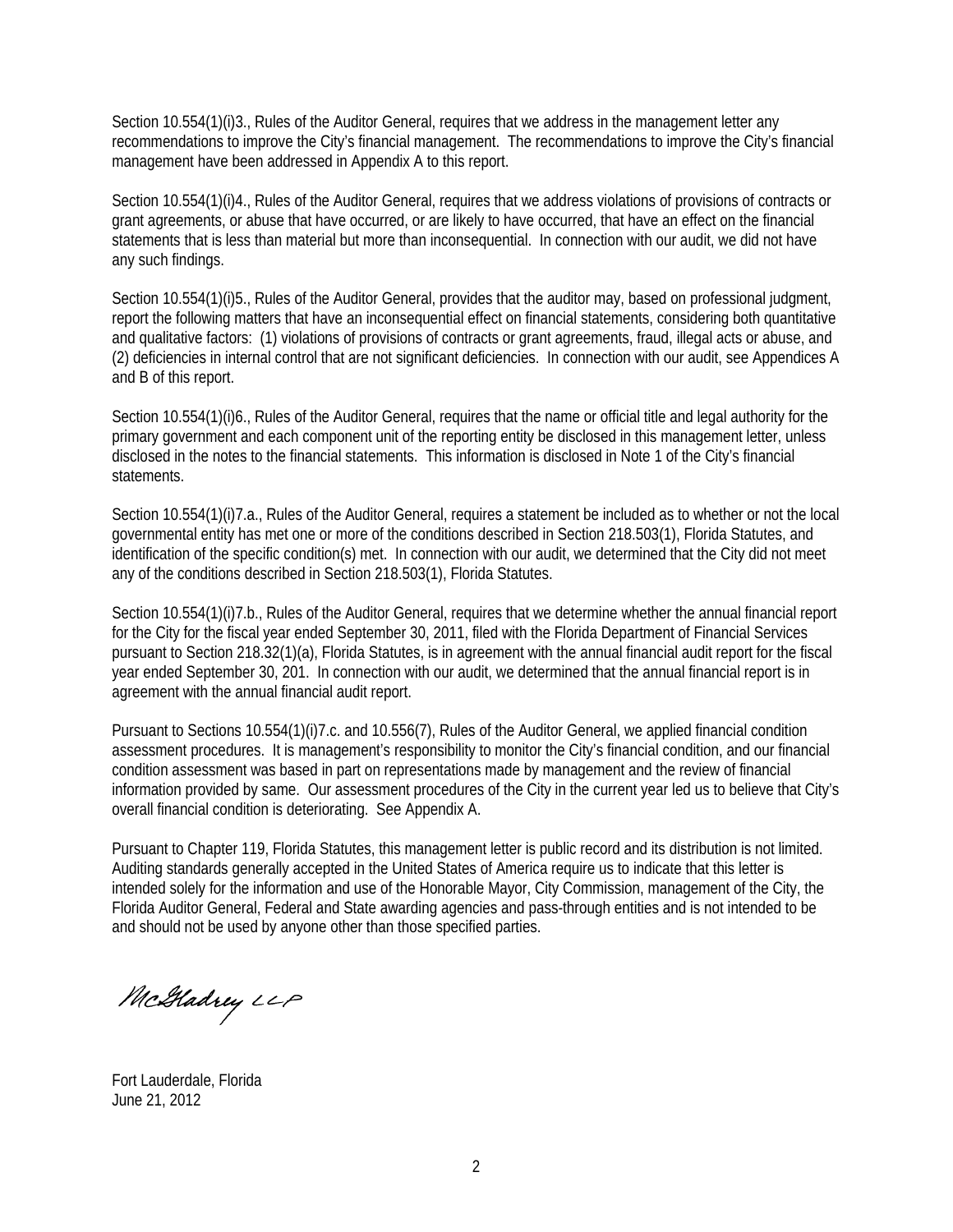### **Appendix A Recommendations to Improve Financial Management, Accounting Procedures and Internal Controls Fiscal Year Ended September 30, 2011**

Number Current Year Observations

ML 2011-01 Financial Condition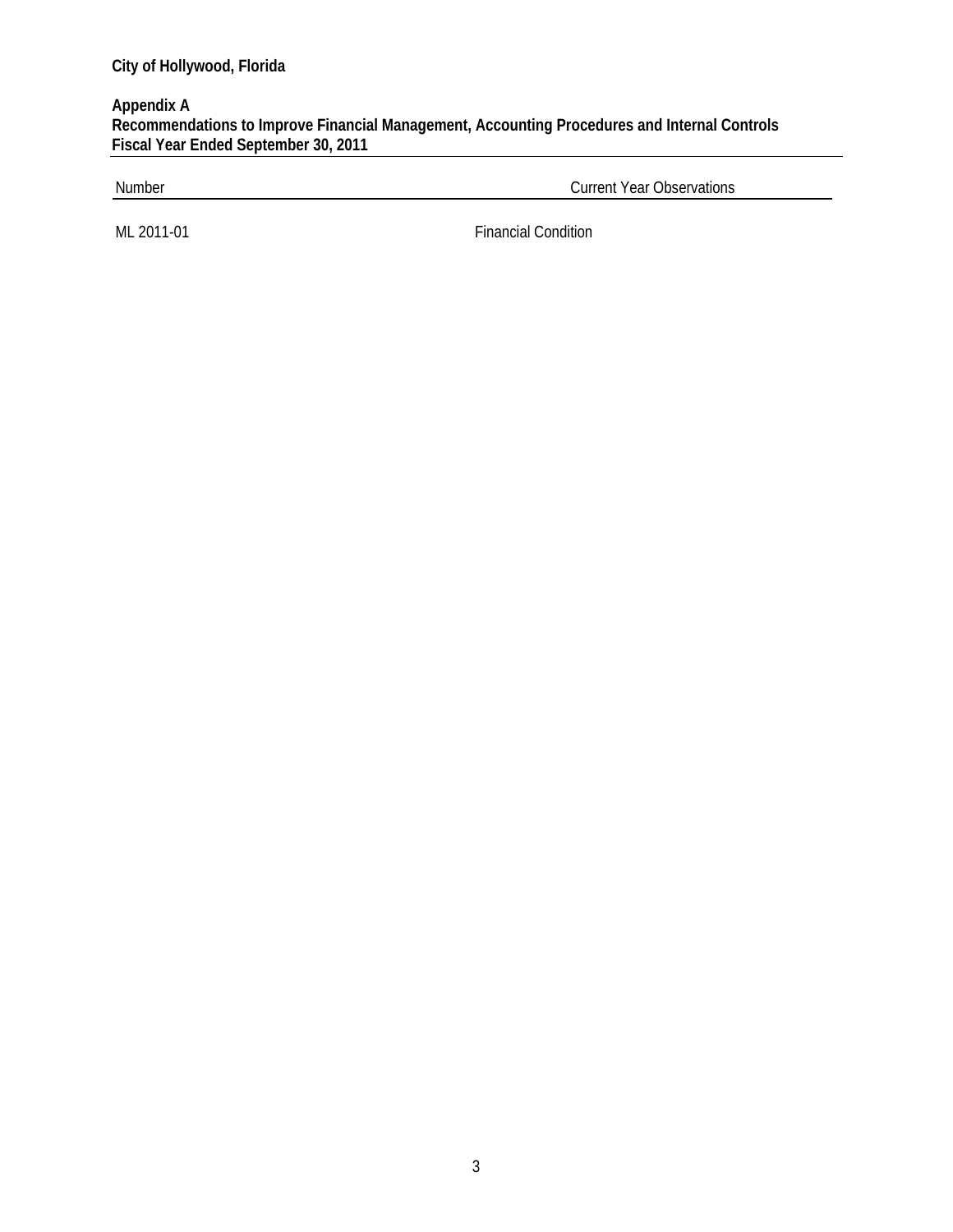#### **Appendix A Recommendations to Improve Financial Management, Accounting Procedures and Internal Controls Fiscal Year Ended September 30, 2011**

#### **Current Year Suggestions**

#### **ML 2011-01 Financial Condition**

Criteria: Management and those charged with governance should set attainable policies and procedures to ensure that the City is able to meet budgets, fund policies, upcoming obligations, and other goals in a manner that preserves and protects its fiscal solvency in order to provide services at the level and quality that are required for health, safety, and welfare of its citizenry.

Condition: Our review of the City's financial condition assessment as of and for the year ended September 30, 2011, noted the following decline in certain key financial indicators:

- 1) The City's unassigned general fund balance showed an ending balance as follows, \$0, \$9162,755, and \$14,670,129 for fiscal years 2011, 2010, and 2009 respectively.
- 2) The following key indicators were deemed unfavorable due to a declining trend as follows:
	- a. Unrestricted Net Assets to Operating Revenues
	- b. Unassigned/ Assigned Balances to Total Revenues and to Total Expenditures
	- c. Cash and Investments to Operating Expenses, Expenditures, and Current Liabilities
	- d. Excess Revenue over/under Expenses to Total Revenue

Effect: Continued deterioration in financial condition could result in financial emergency as defined by section 218.503 (1) Florida Statutes.

Cause: Significant decline in the City's key revenue stream and continued increases in operating expenditures, including but not limited to increasing levels of required contribution to the pension funds.

Recommendation: We acknowledge that City leaders and management have taken action steps to specifically address their financial condition, such as, the declaration of financial urgency, amendments to the pension plans to modify benefits, and a rollback of salaries for employees. We recommend that the City explore revenue enhancement opportunities, as well as continue its cost-management activities. The City should evaluate and perform a "spend analysis" and determine if it is benefitting from its maximum buying power and maximizing all purchase discounts. Management should continue to utilize the budget process as a tool to monitor and track financial performance.

Views of Responsible Officials and Planned Corrective Actions: Mid-way through fiscal year 2011, the City discovered that the 2011 adopted budget was projected to have a revenue shortfall of approximately \$10 million in the General Fund. The City immediately took corrective steps upon this discovery and reduced expenditures budgets across the board by several million dollars. The Budget Director and the City Manger at that time are no longer employed by the City. To further address this situation, the City declared financial urgency under Florida Statutes Sec. 447.4095 for fiscal year 2011 and ultimately extended it into fiscal year 2012. The City imposed across the board wage and benefit reductions ranging from 10% to 12.5% to all employees. The City was able to reduce the projected shortfall for fiscal year 2011 from the initial projected \$10 million to an actual \$5 million at fiscal year end. Labor attorneys were brought in by the City to consult on the collective bargaining and pension issues associated with Financial Urgency. The declaration of financial urgency allowed the City to make changes to collective bargaining agreements to avert the downward trend toward financial emergency. This step was taken to allow the City to address personal service costs which represent over 75 percent of General Fund expenditures.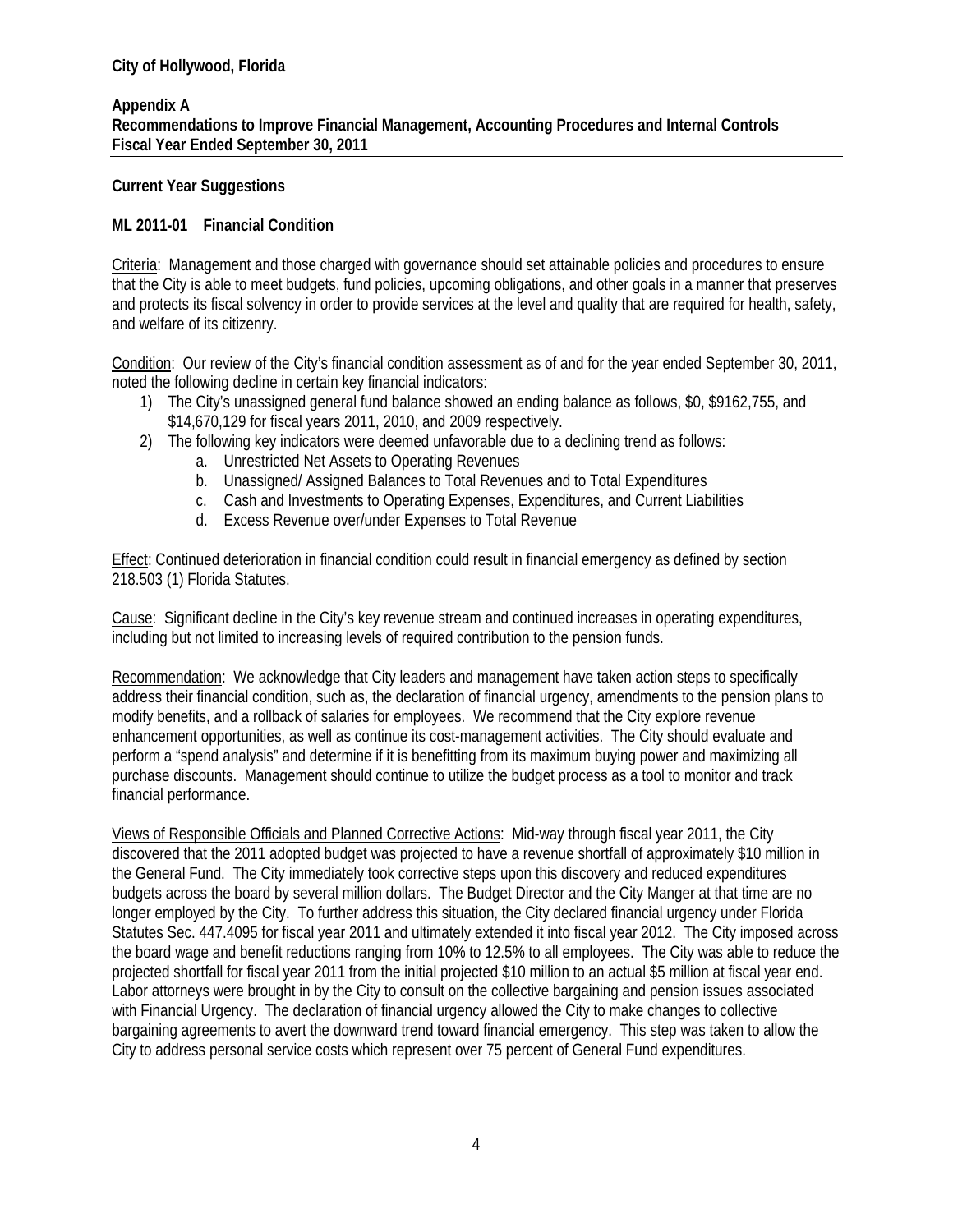#### **City of Hollywood, Florida**

#### **Appendix A Recommendations to Improve Financial Management, Accounting Procedures and Internal Controls Fiscal Year Ended September 30, 2011**

A special referendum was held on September 13, 2011 in which City voters approved pension plan changes to all three City sponsored pension plans. Those pension changes reduced the City's required contribution by a combined estimated \$8.5 million in fiscal year 2012. In addition, the pension plan changes reduced the City unfunded liabilities for the three pension plans by a combined amount in excess of \$66 million – a reduction of over 20 percent.

The City brought in outside consultants to review the City's revenue estimating process as well as management consultants to review other areas of City operations. As a result of recommendations received, the City has revised its budget process for revenue estimating and the Budget Office has been reorganized as reporting to the Finance Director instead of reporting directly to the City Manager. As a result, a much more conservative revenue projection approach was used in preparing the fiscal year 2012 General Fund revenue estimates.

The City, like most other cities, has been battling budgetary issues for the past several years and expects to be doing so for future years as well. The steps the City has taken during fiscal year 2011 and in preparation of the fiscal 2012 budget should put its General Fund on a much sounder fiscal footing by the end of fiscal year 2012. Also, during fiscal year 2011, the City Commission adopted a fund balance policy recommended by the Finance Director to build rebuild its General Fund unassigned fund balance to a targeted goal of 17% (the equivalent of 2 months reserves) of General Fund Expenditures and Transfers Out. The City's fund balance policy will prohibit the use of reserves that occurred in prior fiscal years and reduced the size of the financial cushion available to absorb impacts such as the revenue shortfall which occurred in fiscal year 2011. In addition, as part of the fiscal year 2012 budget, the City Commission imposed additional property taxes in the amount of \$4.2 million to assist in restoring the fund balance in the City's General Fund. The initial estimate from the Broward County Property Appraiser's Office indicates small but positive growth in the City's assessed value for fiscal year 2013 after several years of decline.

A spend analysis might provide some future benefit to the overall financial performance of the City. At this point in time, the City is more focused on personal services costs – which comprise a larger percentage of the City's expenditures.